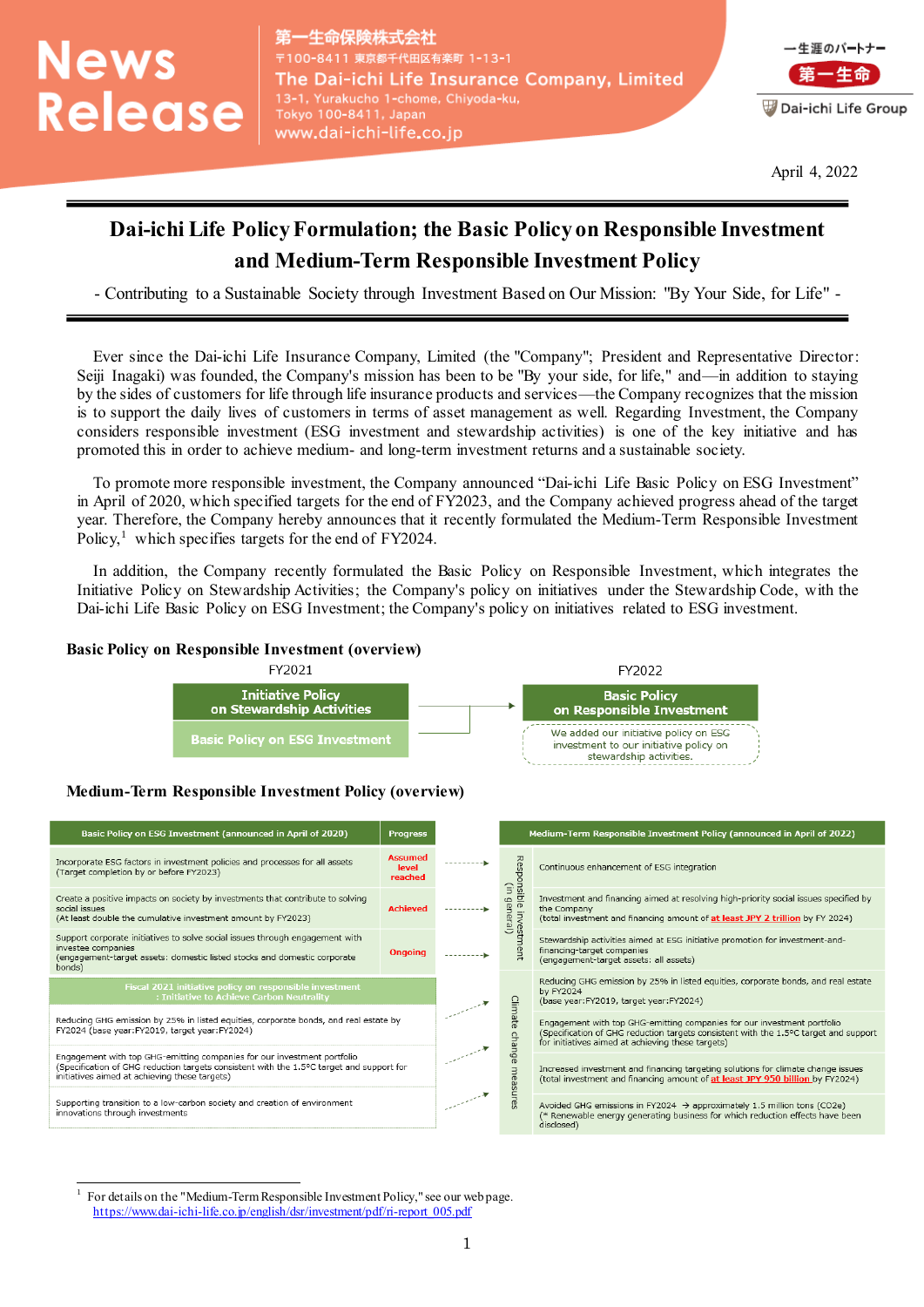As a "universal owner" that manages wide range of assets entrusted by customers throughout Japan, the Company has confronted social issues and contributed to the growth of the Japanese economy via the supply of long-term funds.

The Company is committed to contribute the achievement of a sustainable society through the strong promotion of responsible investment to resolve social issues in accordance with the Basic Policy on Responsible Investment and Medium-Term Responsible Investment Policy.

#### **Cumulative investment to resolve social issues and future targets (As of March 2022)**



\* Climate change solution investment: investment and financing intended to help resolve climate change issues, Cf. Green Bonds and renewable-energy power plant business

The key changes to the Basic Policy on Responsible Investment are as follows.

#### **Basic approach and initiative policy related to responsible investment, including ESG investment**

The Company has always promoted investment (responsible investment) based on its social responsibilities as an institutional investor. In August of 2014, the Company formulated and announced its Policy for Initiatives Under the Stewardship Code and subsequently conducted stewardship activities in line with Japan's Stewardship Code.

The Company also announced the Dai-ichi Life Basic Policy on ESG Investment in April of 2020, which specified the Company's basic approach and medium-term targets related to ESG investment, and promoted initiatives accordingly. And then, the Company recently reorganized the above two policies and integrated them as the Basic Policy on Responsible Investment, which spells out the Company's approach to responsible investment (ESG investment and stewardship activities).

Furthermore, regarding assets targeted by stewardship activities—which mainly consist of domestic stocks and domestic corporate bonds—the Company will consider the influence of investors and asset- and region-specific characteristics and aim to conduct stewardship activities based primarily on engagement for all assets.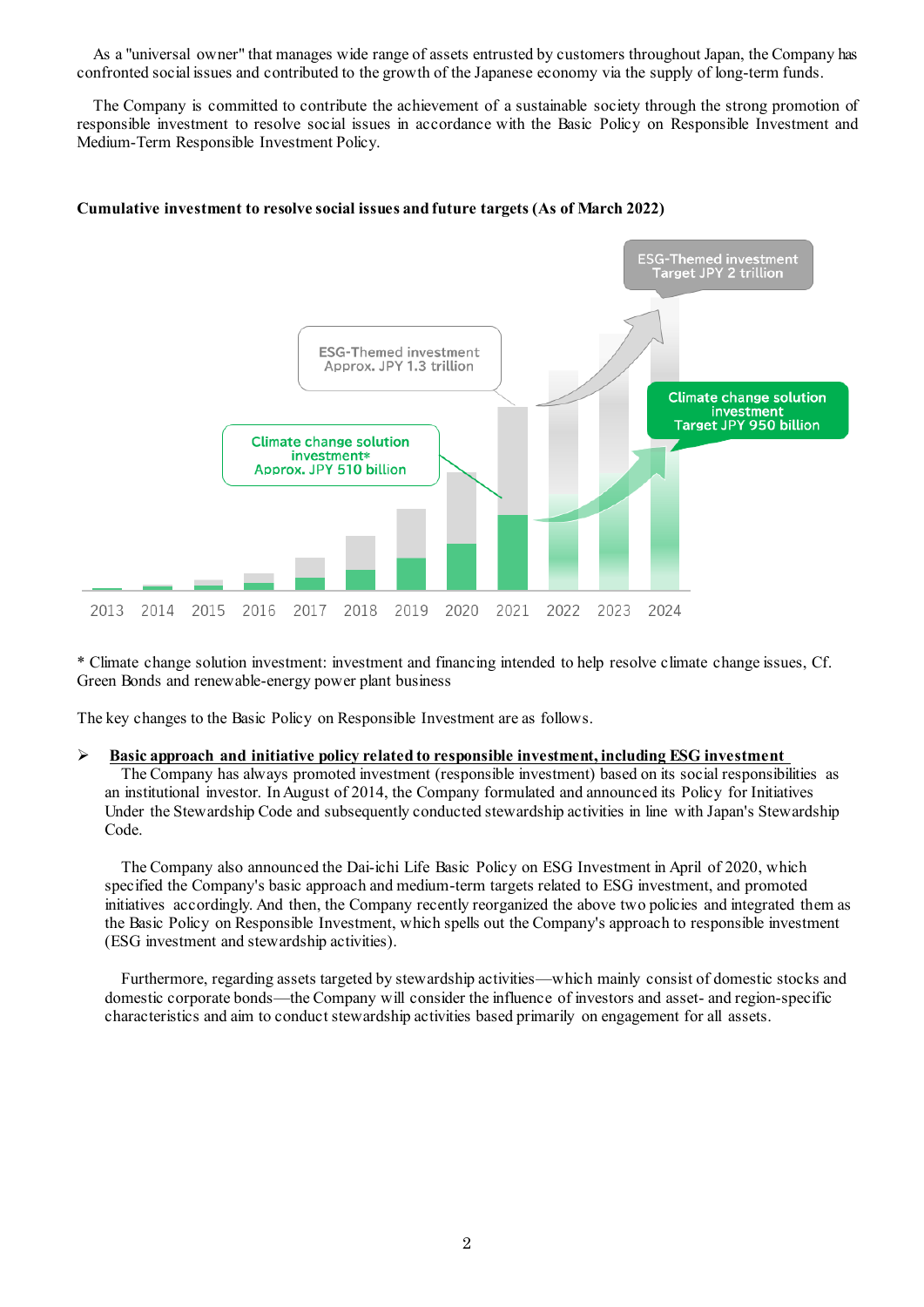# Basic Policy on Responsible Investment

## 1. Purpose of responsible investment

The Dai-ichi Life Group's commitment to its customers is to stay "By your side, for life," and the Group therefore hopes to continue to contribute to well-being (happiness) of all people who can lead prosperous, healthy lives filled with true peace of mind over the generations today and in the future. Based on this commitment, the purpose of responsible investment by the Dai-ichi Life Insurance Company, Limited (the "Company")—a core Group company—is to secure stable investment income in the medium to long term while helping to achieve a sustainable society—a prerequisite for the happiness of all people—by contributing to the resolution of key regional and social issues.

- 2. Human resources and systems related to responsible investment
- (1) Officers and employees engaged in responsible investment will endeavor to maintain a high degree of expertise and professional ethics as well as a strong sense of integrity during their work as they strive to achieve the purpose of responsible investment for the Company, and they will also endeavor to increase said above them such as expertise through daily work.
- (2) The Company's management team will endeavor to train and station human resources that possess a high degree of expertise related to responsible investment, invite outside experts who have a wealth of experience and knowledge to the Responsible Investment Committee,\* and otherwise build systems necessary to promote responsible investment.
	- \* This committee discusses and reports on important policies related to responsible investment.
- 3. Information disclosure related to responsible investment and promotion
- (1) Every fiscal year, information on the situation of initiatives based on initiative policies and other corresponding policies related to responsible investment will be disclosed as a Responsible Investment Report as well as on the Company website.
- (2) In addition to disclosing the above information, the Company will endeavor to participate in conferences, workshops, and other events organized by the Life Insurance Association of Japan and other organizations and companies in order to actively communicate details on activities related to responsible investment as well as pertinent opinions and thereby promote the responsible investment.
- 4. Basic stance on responsible investment
- (1) Based on the Principles for Responsible Investment (PRI) as well as the Principles for Responsible Institutional Investors (Japan's Stewardship Code),\* the Company will endeavor to achieve responsible investment via ESG investment as well as stewardship activities while also participating in initiatives and cooperative engagement both within and outside of Japan in order to maximize the effects of such investment.

\* For details on the initiative policy based on the principles of Japan's Stewardship Code, see clause "5."

- (2) In terms of the collection and analysis of information related to important issues that the Company is aiming to resolve, the Company will actively communicate with other investors, governments, and regional and social stakeholders and then apply diverse opinions and evaluations to responsible investment activities in order to improve the effectiveness of initiatives.
- (3) In terms of all asset management policies and investment processes, the Company will endeavor to consider sustainability\* according to asset- and region-specific characteristics and continuously improve the corresponding methods, etc.
	- \* Medium-to-long-term sustainability that includes ESG factors
- (4) Given the mission and characteristics of life insurance business as well as the purpose of this policy, the Company will pursue investment initiatives aimed at generating a positive impact in terms of achieving a sustainable society in the future. In addition, the Company will be extremely careful regarding the effects of the business activities and projects of companies, governments, and other organizations that receive investments or financing on the environment, society, and human rights. In this connection, the Company will not invest in or finance any business that violates laws or public order and standards of decency, any business related to the manufacturing of inhumane weapons, any business that has a significant negative effect on climate change, regional environments, society, or human rights, or any business that risks having any of the above effects. Details on the specific target fields will be disclosed in the Responsible Investment Report, etc.
- (5) Regarding all assets, the Company will consider the influence of investors and asset- and region-specific characteristics based on the perspectives below and aim to conduct stewardship activities based primarily on engagement. By doing this, the Company will endeavor to promote both the improved value and sustainable growth of investment targets in order to suitably fulfill the Company's stewardship responsibilities.
	- ① To promote both a deeper understanding of investment targets, their business environments, etc. and value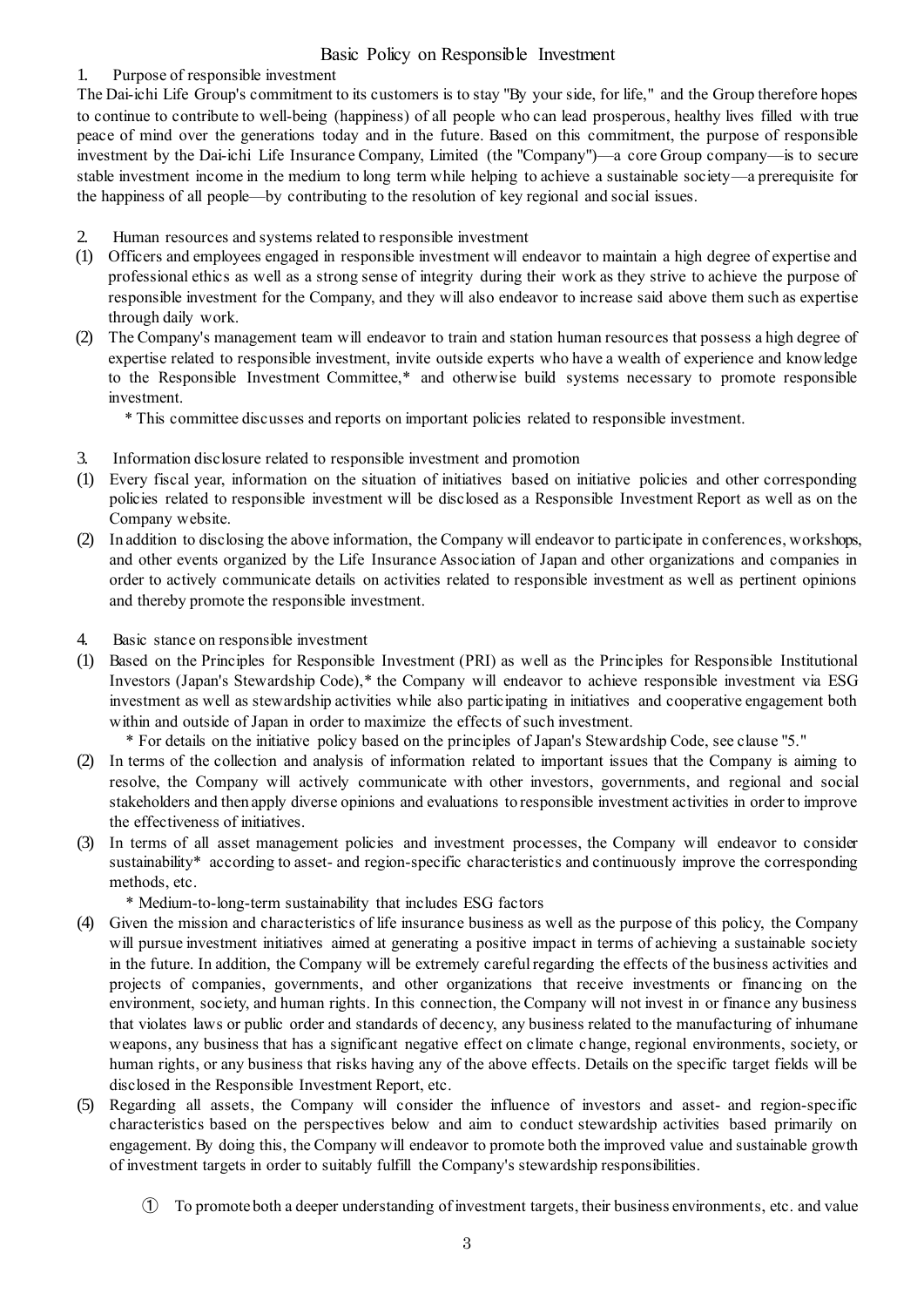improvement that considers the perspective of sustainability, the Company will pursue ongoing engagement based on thorough research related to the business strategies, financial strategies, shareholder return policies, and other details of investment targets as well as governance and environmental and social issues, including climate change.

- ② To achieve sufficient engagement effects, the Company will have investment targets comprehensively disclose not only financial information but also non-financial information, including the ESG perspective.
- ③ The Company will suitably apply engagement results to in-house evaluations to be used as the basis for investment decisions, and the characteristics of assets will be considered as the Company considers how to apply such results to voting decisions, investment policies, etc.
- 5. Commitment to the Japan's Stewardship Code

The Company expresses its deep support for and acceptance of the aims of the Principles for Responsible Institutional Investors (the Japan's Stewardship Code). Regarding to Principles 1 to 7 of the Code, our policy is as follows.

Principle 1. Institutional investors should have a clear policy on how they fulfill their stewardship responsibilities, and publicly disclose it.

- Dai-ichi Life fully supports the purport of Japan's Stewardship Code. We fulfil our stewardship responsibilities as an institutional investor in accordance with the Basic Policy on Responsible Investment ("this Policy").
- When we entrust any investments to an external asset manager, we request that the asset manager engage in stewardship activities. We also monitor the status of these activities after clearly specifying the principles and matters we require them to follow and implement.
- Dai-ichi Life has established and published the Basic Policy on Responsible Investment. We build issues related to sustainability into investment policies and processes for all assets in accordance with this Policy, in order to strengthen the medium- to long-term resilience of portfolios (\*). \*Details of our initiatives are disclosed in the Responsible Investment Report. https://www.dai-ichi-life.co.jp/english/dsr/investment/ri-report.html

Principle 2. Institutional investors should have a clear policy on how they manage conflicts of interest in fulfilling their stewardship responsibilities and publicly disclose it.

 Dai-ichi Life has a policy for managing conflicts of interest, and has established a framework for preventing such conflicts of interest. When carrying out stewardship activities, including engagement with investees and exercising our rights to vote on these companies' corporate matters, we identify situations where a conflict of interest could arise, then determine a policy which ensures that the interests of shareholders and insurance policyholders of the parent company will not be unjustly damaged.

[Policy for the Management of Conflict of Interest in Stewardship Activities]

- The Responsible Investment Department, which is dedicated to stewardship activities, makes decisions regarding engagement activities and exercise of voting rights from the viewpoint of maintaining or enhancing an investee company's corporate value and improving its governance.
- ・ The Responsible Investment Committee monitors the following from the viewpoint of conflicts of interest: deliberations on the revision or abolition of this Policy or other critical regulations, including the criteria for exercising voting rights; deliberations on critically important exercises of voting rights that must be determined on a case-by-case basis; and the outcomes of exercising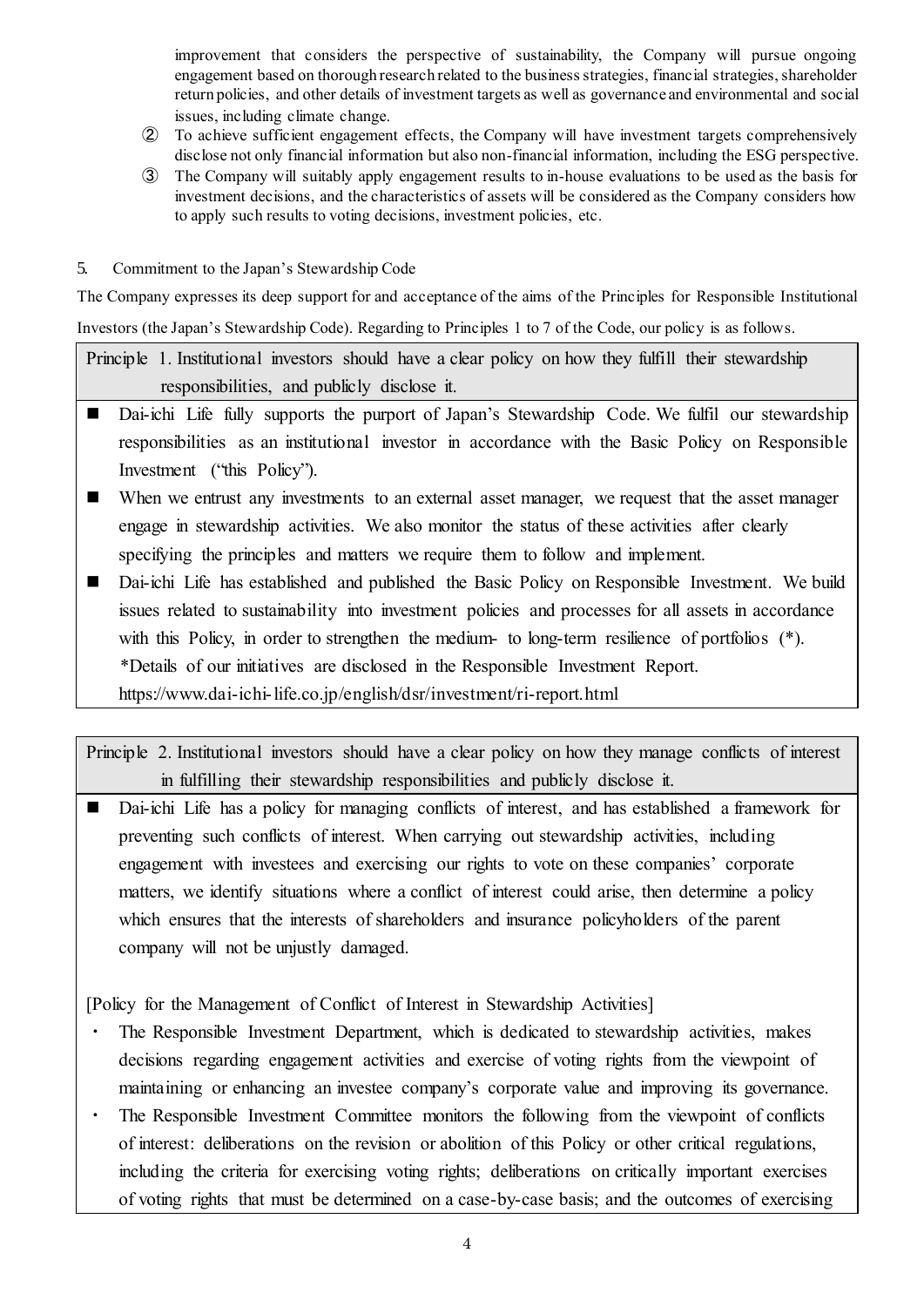these voting rights. As a rule, the majority of the Committee members shall be outside experts, and the executive officer responsible for the Compliance Control Department, who supervises the management of conflicts of interest, shall also serve as a Committee member.

The Board of Auditors is mostly comprised of Outside Auditors. The Board audits the deliberations of meetings of the Responsible Investment Committee as necessary concerning the suitability of their processes, etc.

(Situations where conflicts of interest may typically arise)

- In cases where we exercise our voting rights at an investee company that has engaged in business with Dai-ichi Life and/or its group company, such as insurance policies, investments or loans.
- ・ In cases where we exercise our voting rights at an investee company to which Dai-ichi Life and/or its group company has proposed entering into insurance policies or engaging in business such as investments or loans.

Reference: Dai-ichi Life Policy for the Management of Conflict of Interest https://www.dai-ichi-life-hd.com/en/coi.html

Principle 3. Institutional investors should monitor investee companies so that they can appropriately fulfill their stewardship responsibilities with an orientation towards the sustainable growth of the companies.

- Through research by analysts and engagement, we endeavor to maintain an accurate grasp of the situation at investees to fulfill our stewardship responsibilities, as appropriate, towards the sustainable growth of the investees.
- In regard to research and engagement, we conduct in-depth research on a company's business strategies, financial strategies, and shareholder return policies, among others, as well as on nonfinancial aspects of its business such as governance and initiatives to address environmental and social problems, thereby assessing its medium- to long-term profit growth potential and credit.

Principle 4. Institutional investors should seek to arrive at an understanding in common with investee companies and work to solve problems through constructive engagement with investee companies.

- To help enhance the corporate value of investees from a medium- to long-term perspective, we continue our engagement with these companies concerning their business strategies, financial strategies, and shareholder return policies, among others, as well as governance and initiatives to address environmental and social problems, and addressing any problems after sharing our understanding with them.
- We regularly check for updates on the status of any issues faced by investees based on this engagement, and support investees in resolving issues by carrying out additional engagement, providing information, and other means.
- In principle, we conduct engagement on our own; however, we may work with other institutional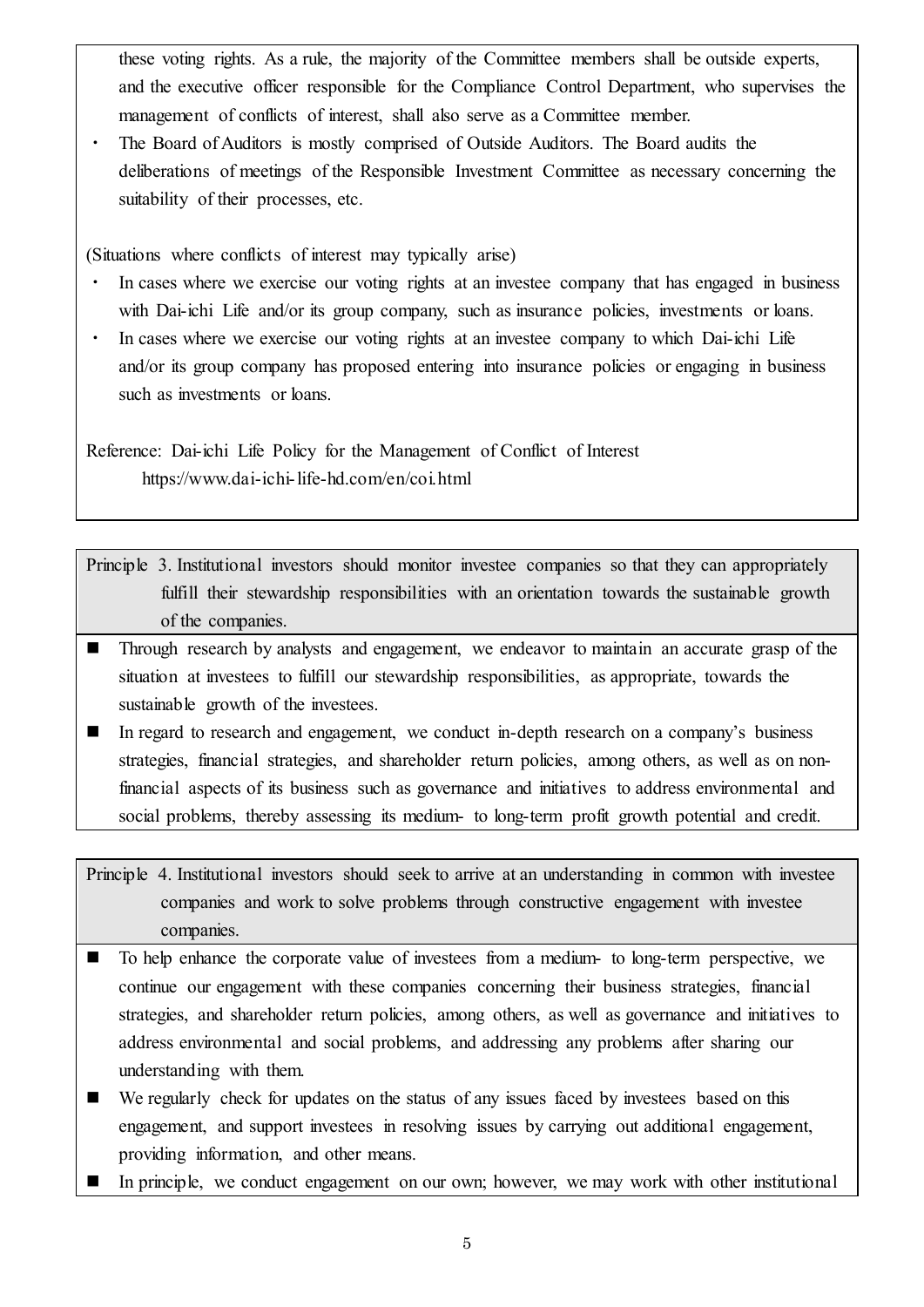investors as necessary.

 We do not carry out engagement based on material facts not disclosed to the public. In the unlikely case that we receive any undisclosed material facts, we will manage them in accordance with internal regulations.

Principle 5. Institutional investors should have a clear policy on voting and disclosure of voting activity. The policy on voting should not be comprised only of a mechanical checklist; it should be designed to contribute to the sustainable growth of investee companies.

- The Responsible Investment Department determines whether to vote for or against corporate matters in accordance with the criteria for exercising voting rights, which were established based on deliberations made at meetings of the Responsible Investment Committee.
- We regularly review the criteria for exercising voting rights from the viewpoint of maintaining or enhancing the medium- to long-term corporate value of the investees, and publicly disclose the details of these reviews.
- Regarding the outcomes of exercising voting rights that come from listed domestic stocks, we publicly disclose the results of whether we voted for or against each proposal made at an individual investee company, in addition to providing these results as a spreadsheet. For proposals that we vote against, we disclose the relevant criteria for exercising voting rights that were contravened. Also, for proposals that we deem require particular explanation in light of conflicts of interest or the criteria for exercising voting rights, we specify the grounds for the decision, regardless of whether it was made for or against the proposal.
- When we oppose a proposal by having exercised (or planning to exercise) our voting rights at a general meeting of shareholders of a company subject to engagement, we provide the reason for opposing the proposal to the company whenever possible.

Note: In principle, when we lend listed domestic stocks, we do not conduct the transaction over a period that includes the date of record pertaining to our voting rights, taking care to ensure that we hold the rights. Even in exceptional cases where we carry out this type of transaction, we do so with a fixed cap on the amount to be lent.

Principle 6. Institutional investors in principle should report periodically on how they fulfill their stewardship responsibilities, including their voting responsibilities, to their clients and beneficiaries.

 We regularly announce any updates on the activities we carry out to fulfill our stewardship responsibilities, including engagement and exercising our voting rights, on our company website.

Principle 7. To contribute positively to the sustainable growth of investee companies, institutional investors should develop skills and resources needed to appropriately engage with the companies and to make proper judgments in fulfilling their stewardship activities based on